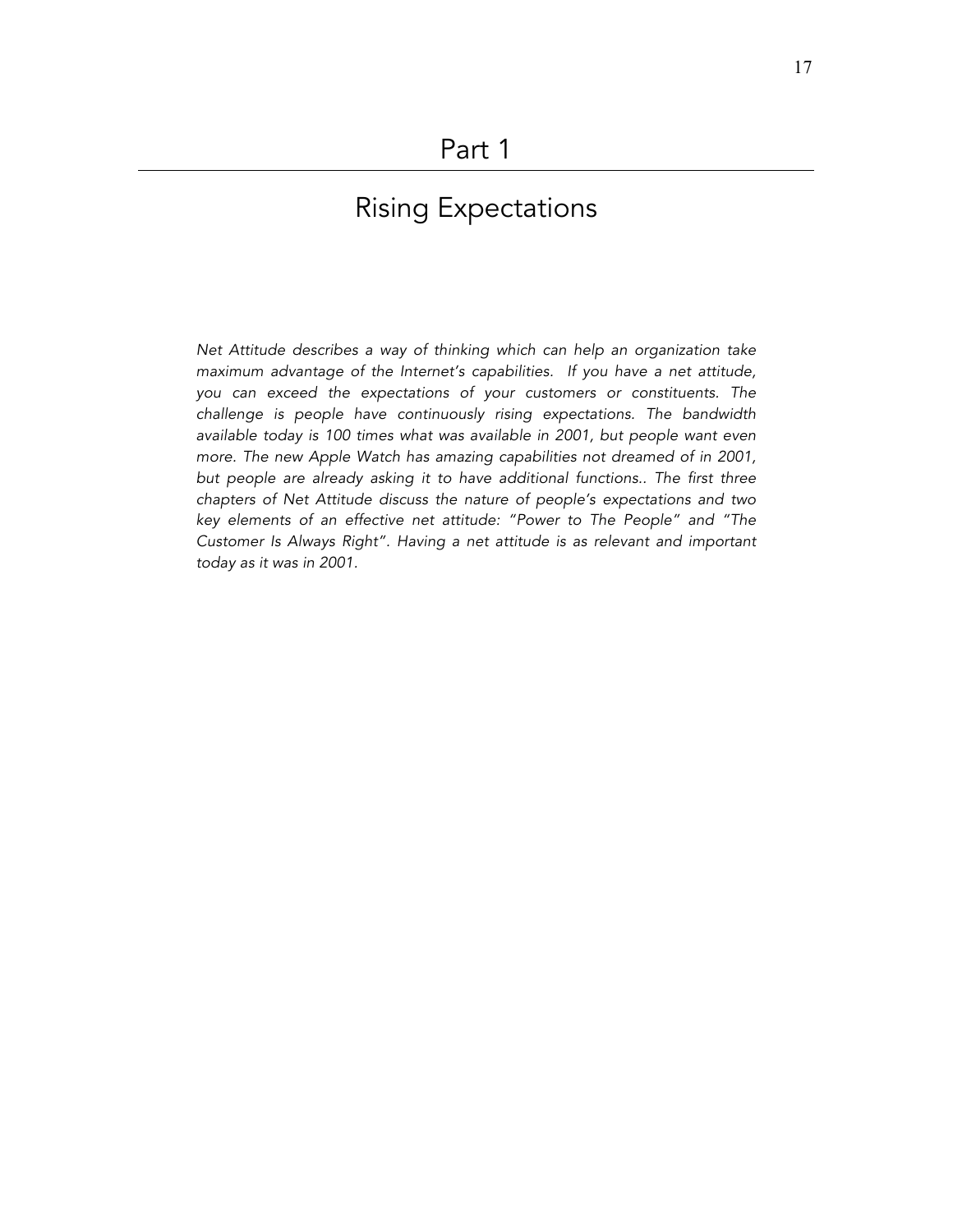# We Haven't Seen Anything Yet

*The first chapter of Net Attitude described the need for the Internet. It opened with an example of my experience closing a financial transaction which almost was derailed because of a quagmire of paperwork and faxes. There were good technical reasons why the fax machine should be history by 2015, but unfortunately, the example describing an antiquated process for completing a simple real estate transaction still gets repeated everyday. As discussed in my 2014 book, Health Attitude, <sup>6</sup> the only consistent way to transfer information from a patient folder from one physician to another physician is to fax it.*

*Doctors are buried in faxes – as many as 1,000 per month. Dr. P. J. Parmar, a family doctor, said, "Fax is a technology that should have disappeared along with beepers. Oh wait", he said, "Medicine is the only field that still uses beepers."7 Fax machines remain the lingua franca of healthcare.*

*Chapter 1 described the seven characteristics I identified as emerging in the Next Generation Internet: Fast, Always on, Everywhere, Natural, Intelligent, Easy, and Trusted. I no longer use the term "Next Generation Internet", but the seven characteristics continue as a useful framework for examining past, present, and future capabilities of the Internet.*

*The focus of a net attitude then and now is on the customer. Net Attitude helps you understand how to get connected to bring your constituencies to you at the least cost and sustain the relationship. The social media tools today dwarf what was available in 2001, but the communications philosophy remains the same. I said in Net Attitude that the only prerequisite for reading the book is a strong desire to meet the rising expectations of people growing up on the Web. This prerequisite is the same today.*

It was a hot summer afternoon about 2:00 PM and I had a problem. I was at 590 Madison Avenue in a conference room on the ninth floor discussing the future of the Internet with some IBM customers. I glanced at my watch and realized that I had until 3:00 PM to wire some money to my attorney for a personal transaction. The money was in a money market fund at GE Capital. I called there to see if they could get the funds wired before my deadline. The folks at GE were very cordial and said it was no problem to wire money because I already had standing instructions that could enable me to wire funds to my bank at any time. I told them this transaction was not to my bank but rather to my attorney. In that case, they said they would have to fax me a form to set up new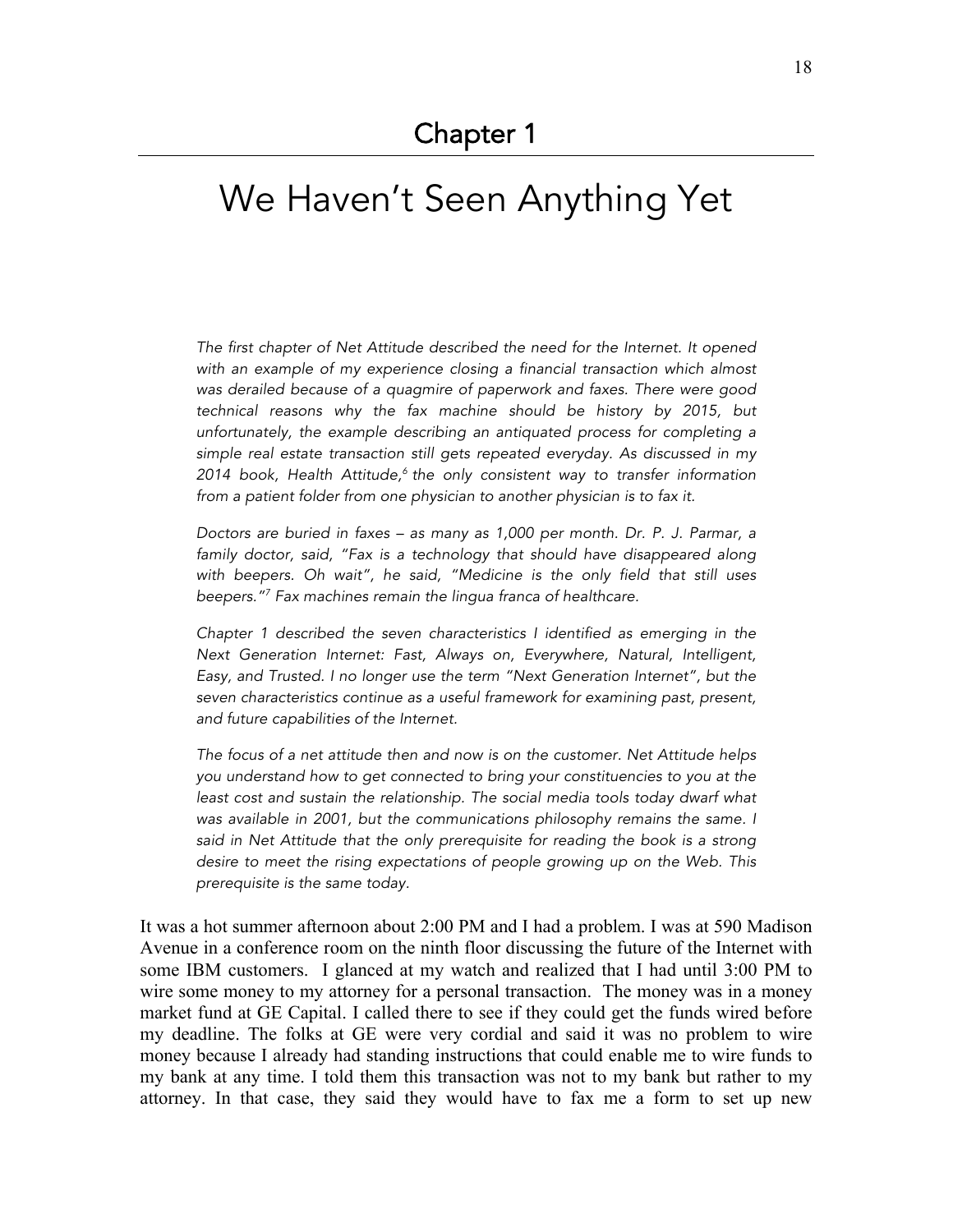instructions. I said I had all the information and could give it to them over the phone. They insisted they needed to fax me a form. I said that I could tell that the conversation was being recorded and because they already asked me my social security number, home address, mother's maiden name, date of birth that surely they knew that I was who I said I was. I asked if I could just give them the information. "What is your fax number?" was the only response I was going to get. 590 Madison Avenue is not where my office is located. I was borrowing an office for this meeting in New York City and I had no idea where the fax machine was let alone the fax machine number. So, I scurried around the ninth floor looking for a fax machine where I could receive the form. I was fortunate to find a helpful administrative person who told me which machine to use and he gave me the number. I called GE back and shortly I had the form. I excused myself to the customers telling them I would be just a few more minutes. Wishful thinking as it turned out. Filling out the required data for my attorney was easy but filling out a form with my personal data that they already had in their system was annoying. Then I got to the bottom of the form. It was labeled "Signature Guarantee".

#### **2:30 And Counting . . . .**

A lump forms in my stomach and I am getting nervous. It is 2:30 and I have only until 3:00. Even though I knew what "Signature Guarantee" meant I had this naïve feeling that maybe I could talk GE out of it. After all, someone had already asked for my personal data on a recorded line and confirmed all my security information. I called to confirm what I feared. I would have to go to a bank and get my signature guaranteed. Horrors! A bank! Not my favorite place to visit. I called information and asked for the nearest Chase Manhattan Bank. The address I got was just a block away. Relief. I raced for the elevator and ran down the street. On the big glass door was posted a sign: "We have moved to a new location". I raced around the corner and down the street to the new location. Beginning to sweat. I went into the bank and got in line behind quite a few other people. At the head of the line was a person who was talking to the teller. Not sure what they were talking about but the teller was thumbing through a Rolodex! A Rolodex? Here we are in the new millennium and I am standing in an office of one of the largest banks in the world and the teller is using a Rolodex? This does not bode well for my signature guarantee much less for electronic signatures! Finally I got to the head of the line and made my simple request for a signature guarantee.

"That won't be possible" said the teller. "The branch manager is out to lunch". It is now 2:45. "You don't understand" I said, I need this in a hurry". "You don't understand" the teller said, "the branch manager is out to lunch". Now I am getting very nervous. "Get in the line to your far left and you will be first in line when she gets back". It must have been my lucky day for as soon as I got in the new line the branch manager returned. She looked at my driver's license and put the official bank stamp on my wire transfer request form. I rushed out the door back to 590 Madison Avenue, up the elevator to the ninth floor, back to the conference room sweating profusely to apologize to the customers again and tell them that for sure I will only be a few more minutes. I placed a jubilant call to GE Capital. It is 2:55. "One other thing, Mr. Patrick", as she explained that they would also need a fax of a Federal Express or Airborne shipping label to verify that I had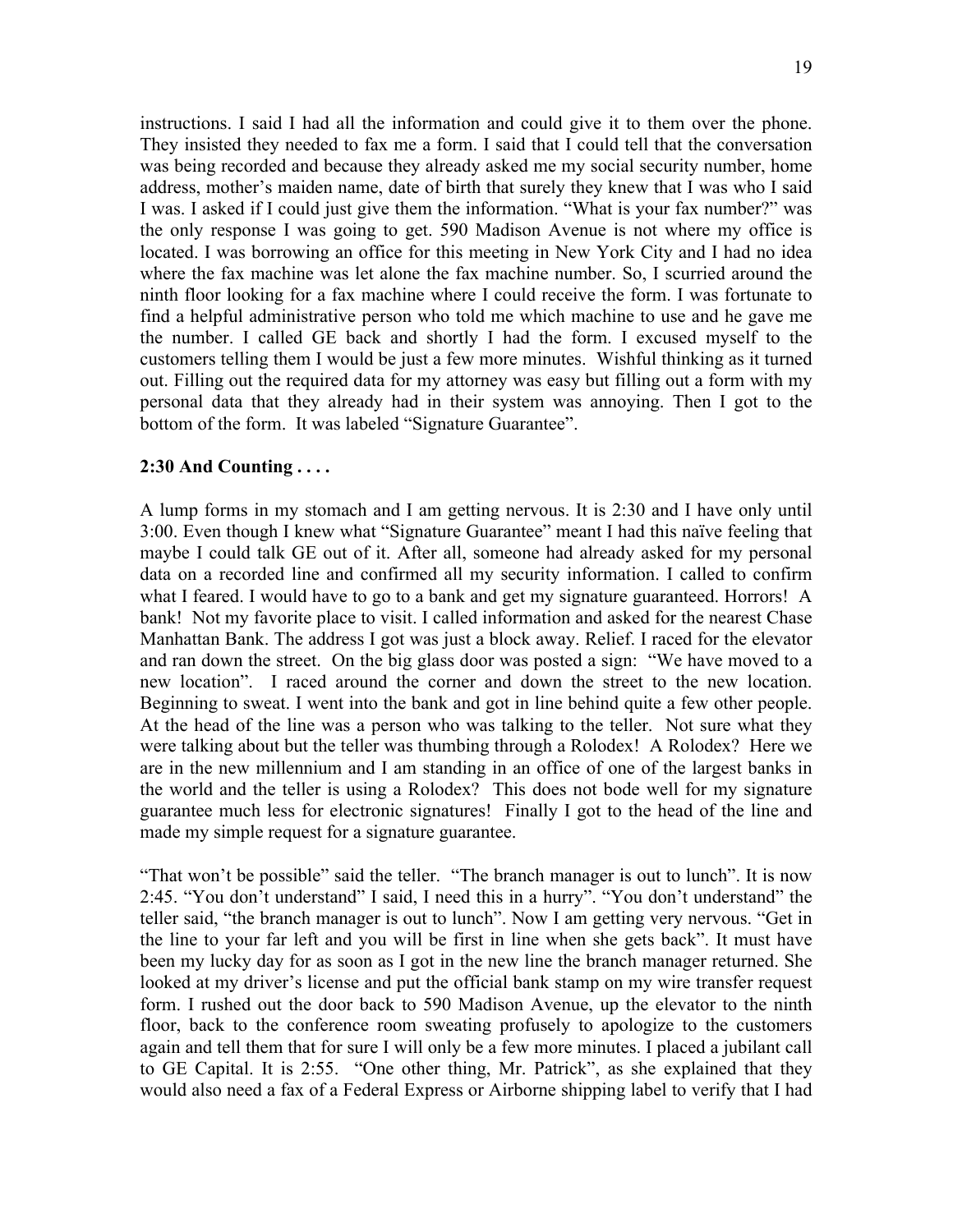purchased an overnight fare to send them my wire transfer request form. GE wanted to make one hundred percent sure that they were going to get a piece of paper with real ink on it. I said that was ridiculous and they said "maybe so but we won't wire the money until we see this additional fax". "Then you will wire the money?" I asked. "Yes, as soon as we see that second fax". "How about if I don't actually send you the overnight package?" I asked. The woman explained that if I was dumb enough to purchase an overnight Federal Express shipping label and then not ship it that it would be my problem. I ran down the hall, got a blank (free) Airborne shipping label, filled it out, faxed it to GE Capital and then called them yet again. It is now 2:59. Still sweating. GE was happy and wired the money. I was exhausted. I threw the Airborne shipping label away. I figured if a wire transaction is this hard to do it should be next to impossible to undo. This fiasco was not e-business.

The story is not about GE. In fact GE is a model company in many ways and is making a rapid, focused and effective move to become a highly advanced Internet technologyenabled business from top to bottom. I am sure they will be successful. My sad tale of woe could have been through a similar experience at almost any financial services company in the world. Many would have been much more difficult.

#### **The Heart Of The Problem**

Why couldn't my wire transaction have been a few mouse clicks on a webpage? Is it a technology problem? Definitely not. It would not be much more complex than clicking to buy a book or reserving a hotel room. Encryption technology and digital ID technology are available from numerous companies that could have secured the transaction. Is it a legal problem? Some would say so but if GE was willing to accept a fax then they have already agreed to accept an image of my signature. That same image could easily be created from my laptop or from a web server. No, the problem is not technical or legal; it is an attitude problem. Net Attitude – or lack thereof. Net Attitude is about preparing your organization, the people that are part of it, and all its systems and processes, to take advantage of everything the Internet has to offer. The Internet has changed not only how people communicate but also has changed their expectations of what is possible online and at the same time created a strong distaste for many of the old-fashioned business processes that exist today. Whether a consumer or a corporate purchasing agent, people's expectations for what an e-business should be able to do for them are expanding by the day. Currently, most websites don't even come close to meeting those expectations. In many cases people leave websites without buying anything or signing up for anything because they couldn't find what they wanted or the server crashed or they clicked for more information and were told, "Call us Monday to Friday during our normal business hours of nine to five!" In some cases they are even told "Print out this form and fax it to us".

#### **Who Accommodates Whom?**

The issue starts with how you define e-business. Some would say an e-business is an electronic business where you can "click here to buy"; i.e. e-commerce. E-commerce is a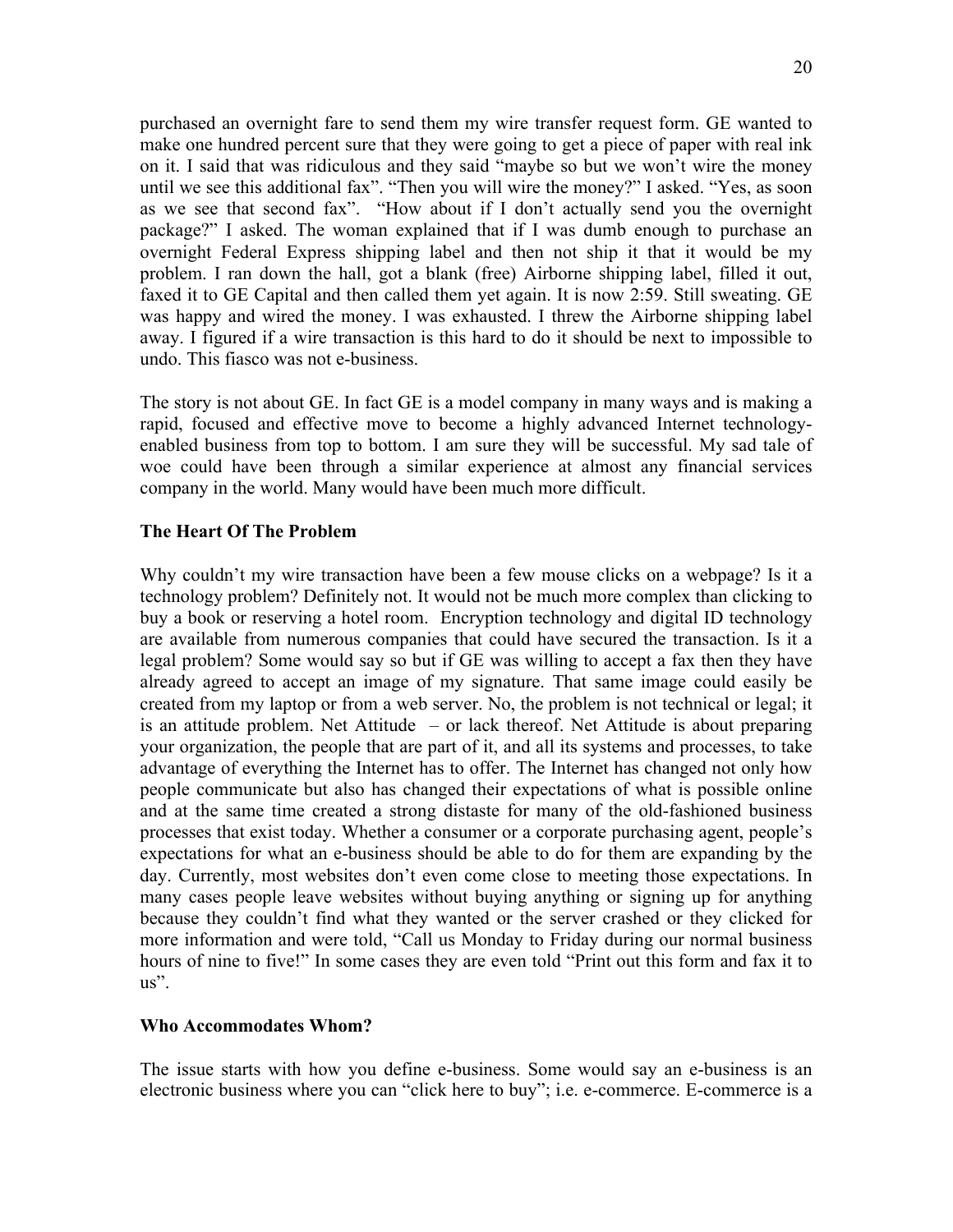key part of being an e-business but it is just one part. An e-business is an electronic business that reaches all constituencies of a business – not just those who want to buy something. It includes buyers, suppliers, stockholders, employees, business partners, the press and financial analysts who follow the company. An e-business not only reaches this broad constituency but it provides all transactions and interactions that any constituent may need. Buying something, selling something, getting a price, checking the status of an order, signing up for the local blood drive, changing employee healthcare benefit choices, listening to a quarterly analysts briefing, participating in an electronic meeting, or collaborating on a new product design in a virtual laboratory.

The bottom line is about Accommodation. Organizations of all kinds have a fundamental decision to make. Choice number one is to accommodate the Internet, but continue to do business the way they have been doing business. "Yes, we are really into the Internet. We have an e-commerce website." While "accommodating" the Internet, they tacitly embrace their old vocabularies, old attitudes, and old ways of doing business. Choice number two is to become an e-business and embrace the Internet as the *primary* relationship mechanism -- not an alternate mechanism -- with all constituencies; while accommodating the way they have been doing business until they are able to morph those old attitudes and processes into more Net based ones. Primary relationship mechanism. That is a very big commitment. It means that the Internet is not an alternate distribution mechanism or an additional channel for customer support or a supplementary approach for simulating a new product design collaboratively with engineers on another continent. It means the Internet is recognized as the new medium for all communications and is the primary way in which the organization relates to all of its constituencies. It doesn't mean it is the only way but it means that the strategies of the organization are all built around the Net. Customers will be judging organizations based on their on-line presence; they are already beginning to make decisions about whether or not to do business with companies based on their on-line experience with them, whether or not they have a physical presence. There isn't time for a six-month corporate task force to study this. Nor for multi-year business process reengineering projects. Consumers and business customers are getting impatient. They know what is possible and they expect it. Time is of the essence.

#### **Millions Of E-Businesses**

The next evolutionary stage of the Internet will allow for the creation of millions of new e-businesses. They will include consumers selling directly to other consumers - consumer-to-consumer e-business or c-to-c. They will also include businesses that provide information and products to consumers -- business-to-consumer or b-to-c. They are often called e-tailers and their process e-tailing. The b-to-c e-businesses will be of all sizes. Very small businesses like the Italian jeweler in Verona, whose family has probably been making fountain pens for decades, who is now operating an e-business selling pens to buyers around the world. (They probably didn't do an IPO to bring their website public and their market cap is probably modest, but every single day they are selling fountain pens and likely making a handsome profit.) The handful of giant b-to-c companies, such as Amazon and eBay, will likely succeed but there will be a much larger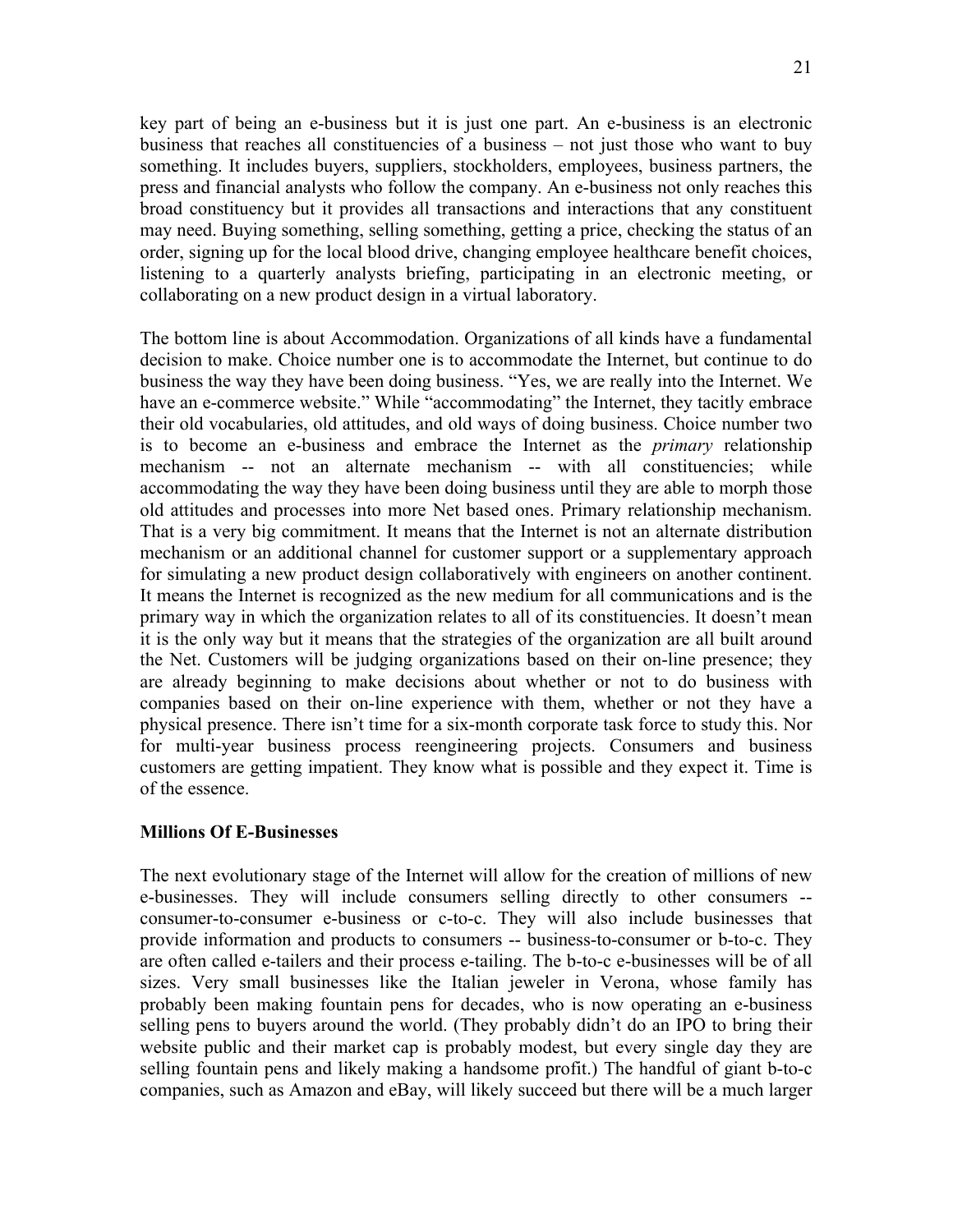number of e-businesses that are extensions to existing businesses. The extensions will give those existing companies new reach. They will all become global and, if they set the right price and have great customer service, they will be successful by any measure. Etailing is very much alive and well around the world

While I am very optimistic about the future for these business-to-consumer e-businesses, the biggest part of e-business will be e-businesses that provide products and services to other e-businesses – business-to-business (b-to-b). However successful business-toconsumer e-business may become, business-to-business e-business is going to be five to ten times bigger. Meanwhile, behind the scenes there is something even more profound beginning to develop -- a vibrant, multidimensional agora, enabled by electronic connections that include consumers, public sector and industrial buyers, suppliers, designers, customer service representatives, and specialists of all kinds. They will all be participants in electronic marketplaces (e-marketplaces) that facilitate information sharing, standards creation, collaboration, and commercial transactions.

The e-marketplaces will be a form of trading hub and they will exist in every industry as the major players get together and form relationships. It won't just be the top X companies in an industry but perhaps will include geographic or even ethnic clustering of companies, forming their own e-marketplace as a way to share their buying power. They will expect other e-marketplaces to be responsive to their needs. E-marketplaces will become an important and fundamental aspect of most industries; some will become companies themselves and compete with others in the industry. Companies who are not part of an e-marketplace and who choose to stand by and watch the phenomena emerge may find themselves paying fees to an e-marketplace and being disadvantaged.

# **E-Backlash**

During the last months of the year 2000 we began to see many failures of "Internet" companies. In fact, webmergers.com reported that at least 210 Internet companies folded in the year 2000. The Wall Street Journal ran a headline about the failure of a European e-tailer called boo.com that said, "Boo.com's Collapse Further Darkens E-Tailing Picture". The implication is gloom and doom. Actually, business failures are not a new thing. According to data from The American Bankruptcy Institute, there have been an average of more than 60,000 business bankruptcy filings in the U.S. per year since 1980. The failures have nothing to do with the Internet. Business failures are caused by not properly segmenting your market, not setting the right price, not having a great fulfillment system for whatever it is you deliver, or not having world class customer service. Those will be the factors that always separate the winners from the losers.

It surely isn't the Internet that caused the business failures. A business not using the Internet is like a business in the 1990's that didn't have a fax machine. The last months of 2000 and continuing into 2001 have seen an e-backlash not seen before with Internet startups laying off thousands, some closing up shop completely, and market capitalization of many dropping from hundreds of dollars per share to pennies. The layoff of twenty people, the acquisition, merger, or the restatement of goals by an Internet startup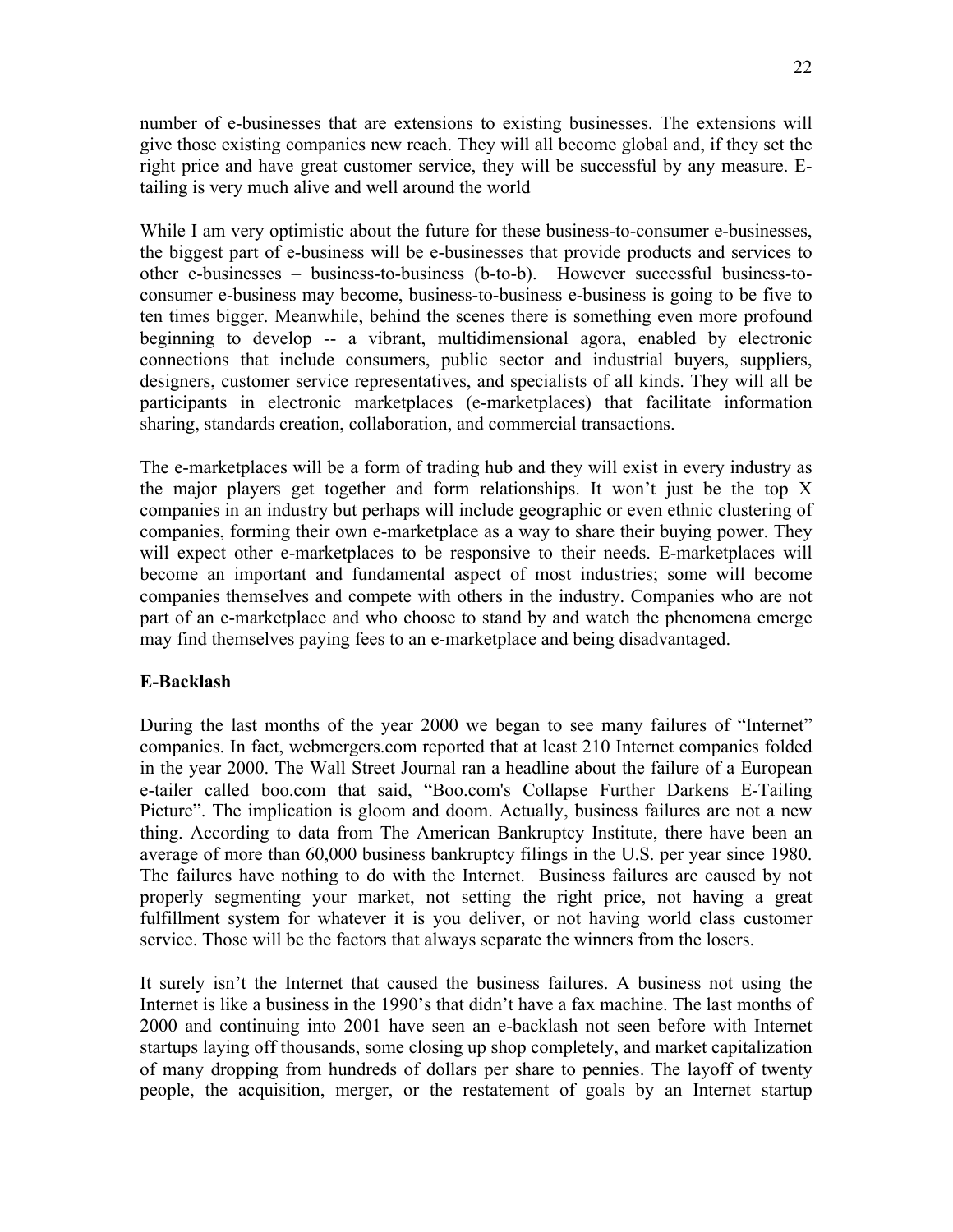company makes front-page news. Some of the headlines make it sound as though there have never been any business failures before. If there weren't business failures we should really be alarmed because that would mean that perhaps not enough innovative ideas are being tried. The Internet provides a way to try business ideas at a much lower cost and with a much greater speed than has ever been possible before, so we should expect that not all the new ideas will turn out to be good ones.

We may see some existing "brick and mortar" companies fail too -- because they studied the Internet too long. Some may not be able to come to grips with the reach, the range, and the disruption to traditional business models made possible by the Internet. Some may not be able to face the gut-wrenching changes needed in their distribution channels or in the way they would have to provide customer service and support. In other cases it may be the decades long dependence on agents such as securities or insurance brokers, that became sacred. Some of the CEOs used to be such agents for their company and they may not be able to bear seeing their former colleagues be eliminated or redeployed.

The good news is that the bold (some of them too bold) ideas that got launched in the form of large numbers of Internet startup companies or "dot coms" have shown *all* companies the tremendous reach, range, and potential of the Internet. The result is that *existing* organizations of all kinds have gotten the wake-up call and have leapt to action. Some of the world's largest retailers, banks, airlines, and electric utility companies are becoming the pace setters. Many from the throng of people who left these established companies to join startups are now returning to their former employers and sharing what they learned out on the "frontier".

In late 2000 we saw a backlash with the business models and profitability of pure Internet companies. It may last awhile. In fact, it is possible that the Internet has so penetrated every business and institution that there may not be much room for a pure Internet company. Every company is, or should be, using the Internet in what they do. The original pure Internet companies were the pioneers and showed the way; hence the huge initial valuations in spite of no profits. But, once everyone else started following, and started to leverage the Internet, those same companies no longer looked so pioneering; they just looked like bad businesses with no profit. This is why the bubble burst. A close examination of the statistics will show that e-businesses are alive and well even though the pure Internet business segment may not be. Once everyone is using the Internet, you need a much better business model and a lot better execution to survive in the marketplace. Irving Wladawsky-Berger, co-chairman of the Presidential Information Technology Advisory Committee, says, "We are still in the early stages of the revolution, and much more needs to be done to make the technology highly usable and reliable. Somehow the high valuations caused people to forget how much more there is to be done."

### **The Next Generation Of The Internet**

The Internet we use today is undergoing a massive evolution -- bringing about far more change in the next few years than in the last ten. The Next Generation of the Internet, or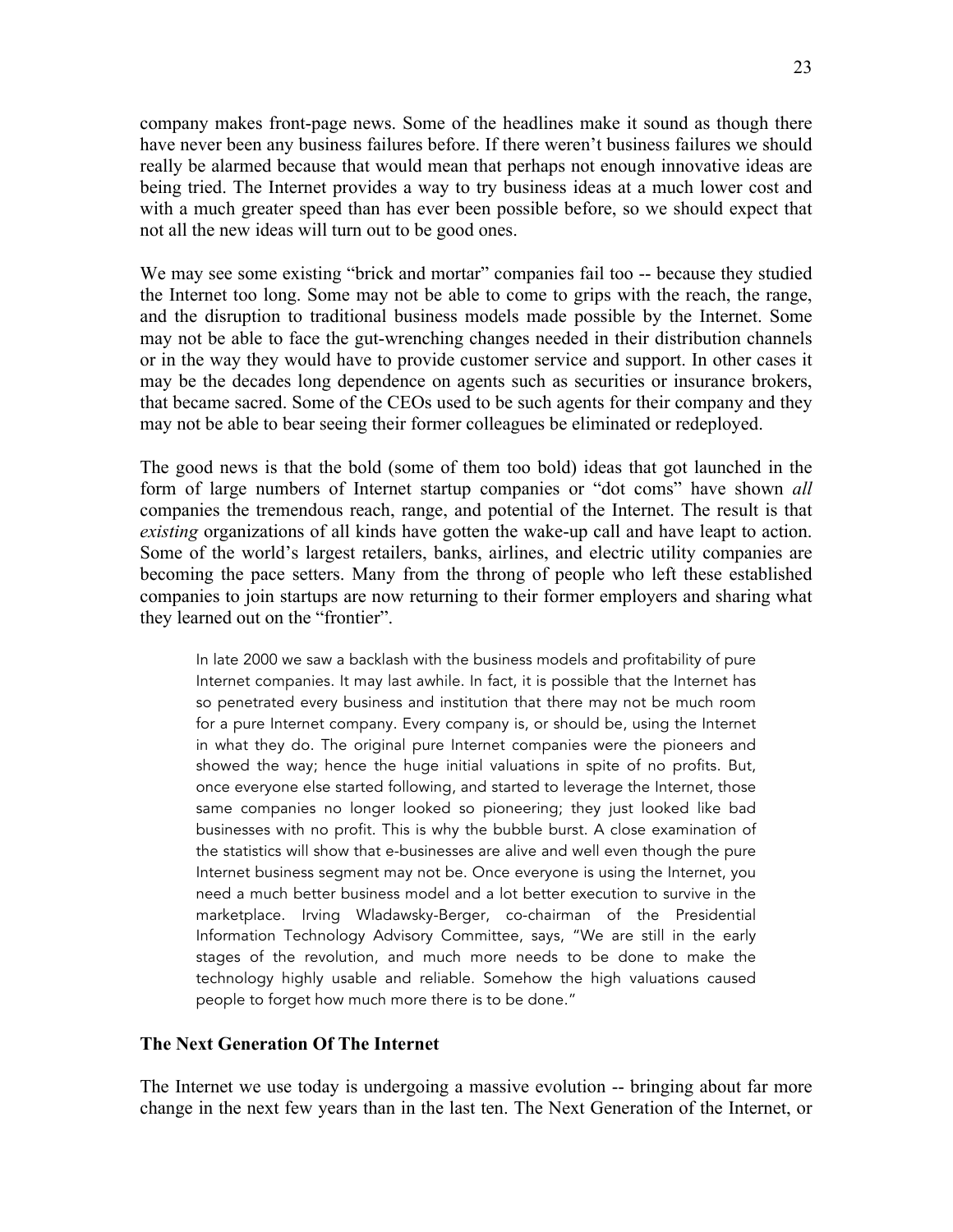NGi, will make today's Internet seem primitive! Many parts of the NGi are here already. Everyone doesn't have it yet but millions do. There is no arrival date but each day we get a step closer. Not only will the Next Generation Internet be orders of magnitude faster but it will also be Always on, Everywhere, Natural, Intelligent, Easy, and Trusted. The impact of these characteristics on organizations of all kinds will be dramatic. Many people expect or hope that the NGi is going to bring us incredible speed for surfing the web. Speed is in fact one of the characteristics of the NGi but all seven characteristics are profoundly important.

I abbreviate the Next Generation of the Internet as NGi for a reason. The capital letters of next generation are to signify that the focus is on what is coming next because it is so profound. The word Internet is generally capitalized to signify the collection and interconnection of many networks around the world into a single Internet. I use the small i in NGi to signify that the Internet will become such a natural part of our lives that we will take it for granted.

*Fast*: Adam Smith's invisible hand is at work on bandwidth (the speed of the Internet). Competition among cable, telecom, satellite, and other media to provide Internet access, as well as technology advancements will assure the rapid expansion in bandwidth. Using the NGi will be a dramatically different experience compared to using the Internet of today. High quality full-screen jitter-free video will enable experts to appear on video walls in hospitals and classrooms from thousands of miles away.

*Always on*: no more logging on; you will just be on. You don't log on to the power grid to use your toaster; you won't long on to the Internet to tap the vast resources that it offers. They will just be there. We will begin to think of the Internet as a powerful communications network that is not just for surfing the web, but since it will be Always on, we will use it to monitor real time data from weather stations, industrial processes, and even medical monitoring equipment attached to real people.

*Everywhere*: the Era of the PC as the center of the webis over. Mobile phones, kiosks, PDA's, pagers, and new wireless devices will enable the Internet to be everywhere; not just where our PC is. Digital signatures will enable us to wire money, transfer securities, and sign contracts electronically from wherever we are: at home, on a train, walking down the street, or from an airplane moving at 500 miles per hour. When we walk down the Champs-Elysees in Paris our mobile phone will vibrate and remind us that we are walking by a store that happens to have that rare wine we have been looking for.

*Natural*: envision a real-time multilingual intercom for customer service. Integrated telephony and voice recognition within webpages will enable us to ask a question of customer service in the language of our choice and have that question be routed to the most knowledgeable expert who will answer the question in their native language and then enable us to hear the answer in our own language. All forms of media, in fact our entire collection of pictures, sound, and movies, will be able to be carried around in our pocket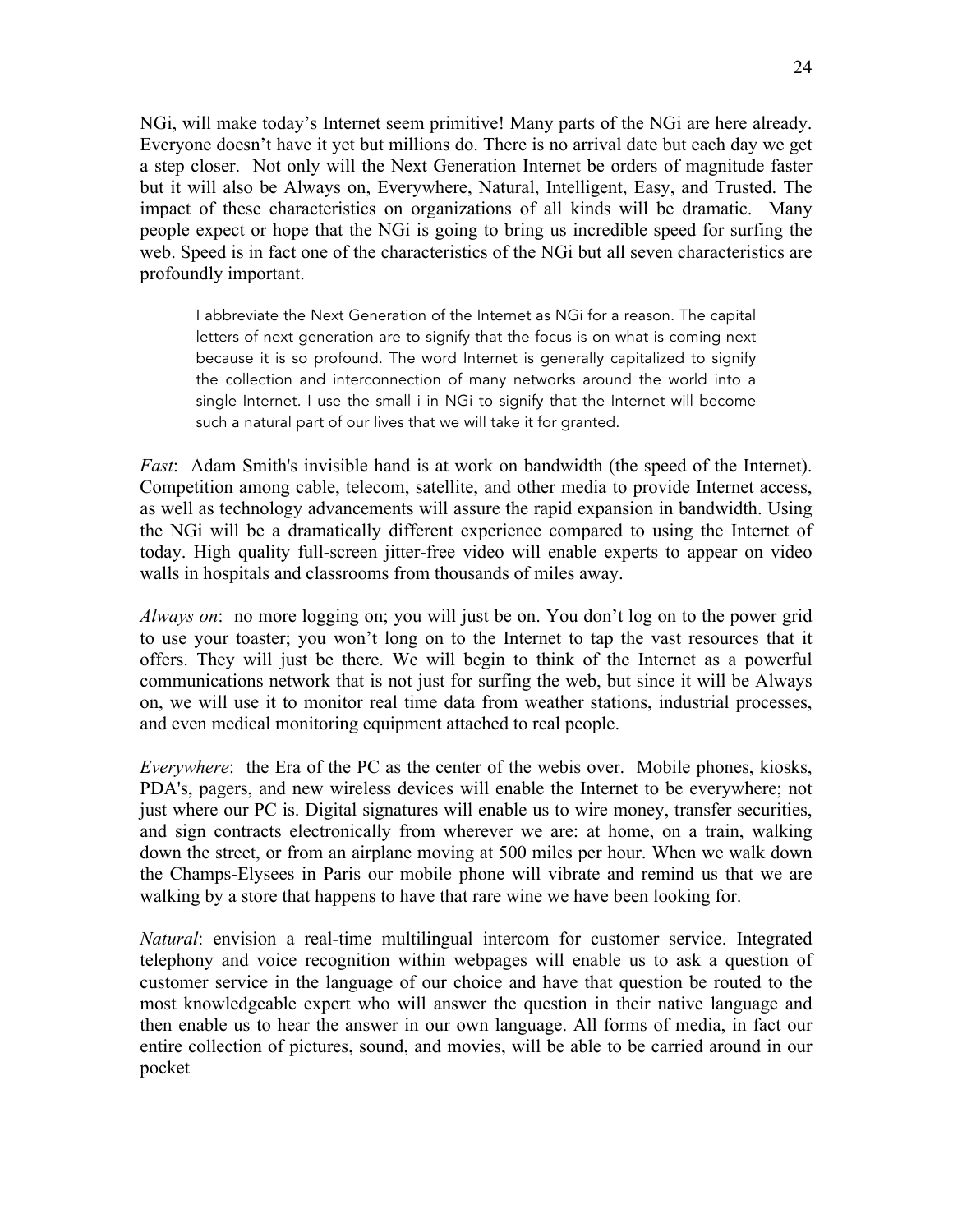*Intelligent*: A new web standard called XML (extensible markup language) will add context to webpages that will enable people to find things and will enable application software programs to be seamlessly integrated with each other. Finding things on the web will no longer be an exercise in frustration. Instead of millions of matches, we will get a few relevant ones. A new design for computers called autonomic computing will enable systems and networks to become self-healing much like the human body.

*Easy*: A software system developed by a student in Finland, called Linux, is changing how computers will operate. From Beijing University to Taiwanese entrepreneurs, Linux is taking Asia and the rest of the world by storm. As more and more computers use Linux and more and more students come from school with Linux skills, it will make ebusinesses much easier to build and maintain. A new approach to creating software applications, called "web services", will allow websites to do much more than "click here to buy". The result will be that websites will do much more for us and we will stand in fewer lines in the physical world and have to endure fewer telephone call centers that want to control us. Fulfillment models at our favorite retailer's website will result in the staple goods we need just showing up outside the garage door when we need them.

*Trusted*: Security is not going to be the biggest issue. Authentication is. Who is that web server you are dealing with? How do they know it is really you they are doing business with? The NG i will use Digital ID's so that we can have authentication; i.e. be able to establish that we are who we say we are and without having to go to a Notary or a bank. We will also know that websites we visit really are who they say they are. We will be able to send messages to friends and businesses that only they can read, be assured that no messages were changed, and allow our financial transactions on the web to stand up in a court of law. Once we establish who we are we will also be able to establish the level of privacy we would like to have.

The potential of the Internet is much greater than meets the eye. As the Internet evolves to the NGi, it will be so pervasive, reliable and transparent that we will take it for granted. It will be part of our life—like electricity or plumbing. We know that the Internet is already transforming business, education and entertainment. Even larger changes are coming as the Internet becomes more reliable and robust. Net Attitude will help you get comfortable with the seven characteristics of the NGi and allow you to start planning for how to take advantage of them.

# **Next Generation Attitude**

To build a successful e-business requires insight about what the Next Generation Internet will make possible and an e-business strategy that is deeply embedded into the fabric, the culture, and all the operational systems of the company. Also required are a solid business plan, a robust technology plan, and in-house or outsourced human resources with all the latest skills. But even having all of these things at your disposal is not enough to build a successful e-business. In fact, all the technology and money on the planet won't enable you to meet people's expectations if you don't have the right attitude. It is essential to have a "next generation" attitude imbued in management at all levels of the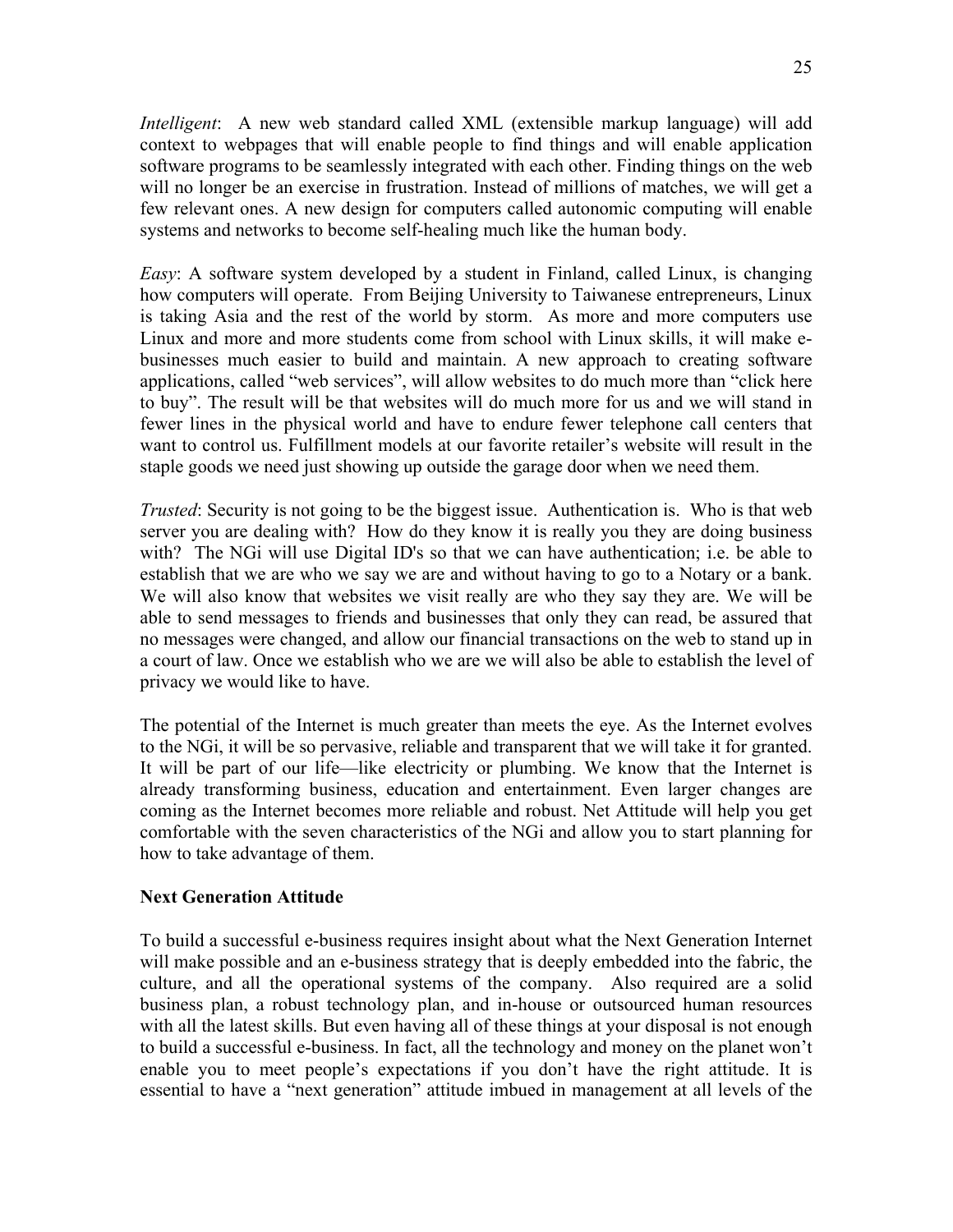organization --company, university, hospital or government – so they are prepared to think and act in new ways that meet the rising expectations of customers and constituencies.

Part of net attitude is looking to the future, following the Internet standards, and anticipating new technology -- but a bigger part of it emanates from the grass roots thinking that was part of the evolution of the Internet itself. It is a way of thinking that is extroverted in nature – very people-oriented. A net attitude is hard to describe but you will know it when you see it. Young people tend to have it but it is not really an age thing. An increasing number of seniors have it too. The masses of people in the middle layers of large organizations often don't have it. It is not that there is anything wrong with them as people; it is just that the bureaucracies of large organizations have shielded them from the new way of thinking and in some cases Darwinian instincts have caused them to bring up their own shields. A net attitude includes the ability to think globally but act locally, to think big but start simple, to think outside-in instead of inside-out, be able to accept "just enough is good enough", engage in "trial by fire", transform to a model of "sense and respond" instead of the traditional model of "plan, build, deliver". These new ways of thinking will all be discussed in more depth.

# **Goals**

This book will give you the background and insight to enable you to adopt a net attitude. It provides the cultural insight that the author has gained from years of participation in the center of the evolution of the Internet. *Net Attitude* explains the new attitudes of your future customers. It provides commonsense examples and personal vignettes executives and managers can relate to. It explains the importance of talking to teenagers and seniors, the two segments of the population that "totally get it" even if the middle management layers in companies and universities and government agencies sometimes don't. It describes the role of the "Skunk works" and how to set one up in your organization without breaking too much glass. Bottom line, *Net Attitude* tries to help you think like an Internet startup while capitalizing on your existing strengths.

# **What To Expect**

*Net Attitude* will provide you with a view of each of the seven emerging characteristics of the Next Generation Internet: Fast, Always on, Everywhere, Natural, Intelligent, Easy, and Trusted. Each of these characteristics is profound and *Net Attitude* provides the practical examples that will help you understand, apply and capitalize on the incredible capabilities that are just ahead. The focus of *Net Attitude* is the customer; be it a consumer or a corporate purchasing agent. *Net Attitude* tells you how to "get connected" in a way that will bring your constituencies to you at the least cost and form lasting relationships. *Net Attitude* focuses on the human and management aspects that are important to get an e-business started and links them to how the evolution of the Internet is changing the game. It will also help you get the right mindset for e-business. The only prerequisite for reading this book is a strong desire to meet the rising expectations of people growing up on the Web. The economies of the world are rapidly transforming to